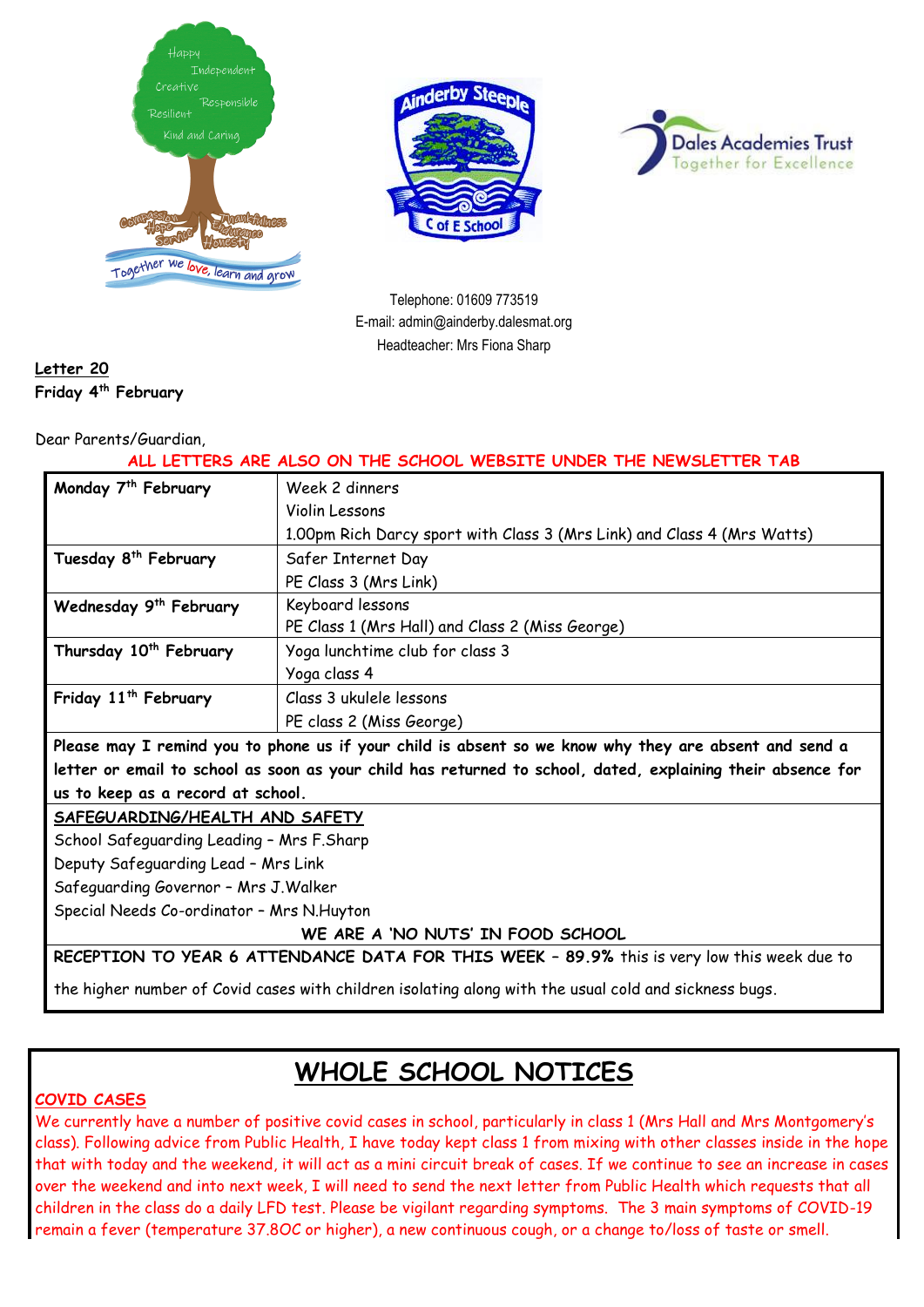However, other commonly reported symptoms of recent variants include headache, sore throat, tiredness, and coldlike symptoms, so please be aware of these as well and stay at home and seek further testing if you are in any doubt.

#### **HEADTEACHER RECRUITMENT**

Yesterday we welcomed lots of people to our school, including four candidates all hoping to be the new headteacher at Ainderby. Our children made us very proud and Mr Chubb the CEO of the Dales Academies Trust commented on the super behaviour of our children, especially the children who represented their classes asking the candidates questions.

#### **SCHOOL JUMPERS**

Please can I ask that you check if you have any school jumpers at home that belong to anyone else or a different size to what your child normally wears. If you do find any that don't belong to your child, please return them to school. Please make sure that names are put in all school uniform so that when we find jumpers/cardigans, we can return them to the right owner.

#### **WORLD BOOK DAY THURSDAY 3RD MARCH-REMINDER**

On Thursday 3rd March we will be asking our children to dress up as book characters to celebrate World Book Day. If you have a costume which your child has grown out of, please consider donating it to FASS and once they have a selection, they will put them out on a clothes rail before half term for others to use for a donation to FASS like we do with our preloved school uniform.

# **PRESCHOOL PARENTS**

#### **PLEASE CHECK THROUGH THE OTHER SCHOOL NOTICES IN CASE OTHER MESSAGES APPLY TO PRESCHOOL PARENTS**

*We have thoroughly enjoyed reading some traditional tales this week. We started off the week by reading 'The Very Hungry Caterpillar'. We made some name caterpillars and practiced ordering the days of the week. Following on from this, we have explored the story of The Gingerbread Man. We enjoyed making ginger playdough and practiced counting buttons onto Gingerbread Men. Finally, we have ended the week enjoying the tale of Jack and the Beanstalk. We have enjoyed reading some alternative versions of the story as well as acting out the story on the giant beanstalk outside. Since the weather has been so nice this week, we have spent lots and lots of time outdoors enjoying the sunshine.*

*Next week we are starting off by learning about Chinese New Year and ending the week finding out more about Valentine's day. It's going to be a lovely week!*

If you need to contact our preschool leader Sarah Kelly please email her at [preschool@ainderby.dalesmat.org](mailto:preschool@ainderby.dalesmat.org)

### **OTHER SCHOOL ITEMS SENT HOME TONIGHT**

**Please remember to look at all the attachments with the school email to ensure you have all the information needed regarding school. All letters are placed on the school website as well as being emailed.**

Beginner woodwind letter Half term athletics day Saturday athletics course James Lofthouse football club

Carlton Lodge half term activities

Yours sincerely

4. Sharp

Mrs F. Sharp Headteacher

# **FUTURE DATES 2022**

**DATE EVENT**